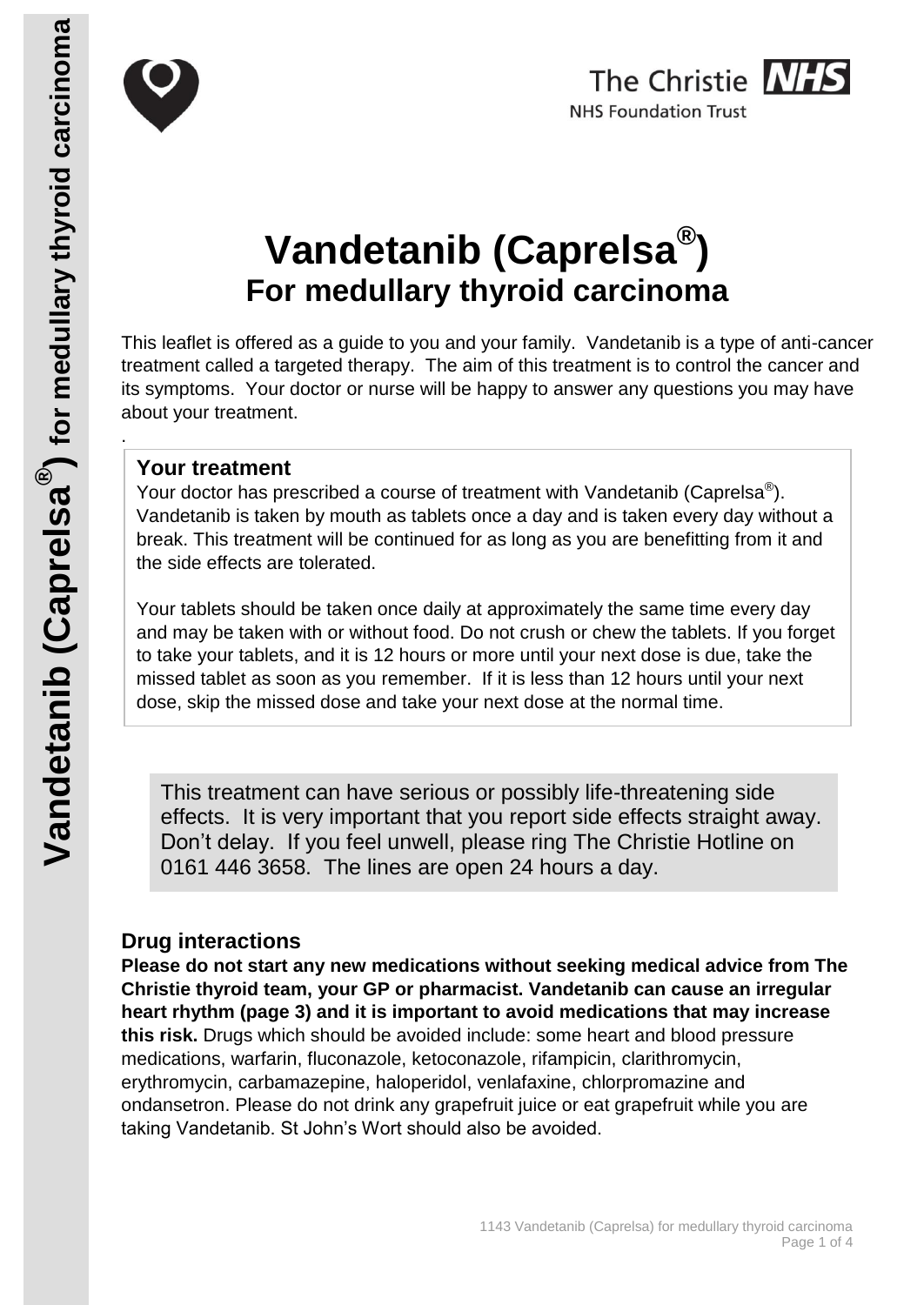# **Possible side effects**

Vandetanib can cause many different side effects. Some are more likely to occur than others. Everyone is different and not everyone gets all the side effects. Most side effects are usually temporary, but in some rare cases they can be life-threatening. It is important to tell your hospital doctor or nurse about any side effects so they can be monitored and where possible, treated. If side effects are severe, you may need to stop your tablets, have a break from treatment, or have a dose reduction. A small number of people do not tolerate treatment.



# **PATIENT ALERT CARD**

You will be provided with a patient alert card when you start taking your medication. Please keep this with you (e.g. in your wallet or purse) and show this to any healthcare professional in the event of feeling unwell or on admission to hospital.

### **Common side effects (more than 1 in 10)**

#### **Hypertension (high blood pressure)**

Your blood pressure is measured at each appointment. If you develop hypertension, the team will discuss commencing medication to control your blood pressure. Occasionally, we will need to stop your vandetanib if your blood pressure remains uncontrolled despite medication.

#### **Diarrhoea**

Mild diarrhoea is common. Anti-diarrhoeal tablets (loperamide) can be prescribed to control your symptoms. Severe diarrhoea is less common. If you develop diarrhoea with an increase in stool frequency of four or more times above your normal daily bowel function, please contact the Christie hotline.

### **Rash, acne and skin sensitivity to sunlight**

You may develop a rash or acne with this medication; it is usually mild and often settles during treatment. The thyroid team may prescribe a moisturiser. Your skin will be more sensitive to sunlight. Please avoid excessive sun exposure, wear protective clothing and use a high factor sun cream when outdoors.

#### **Mood changes**

Some people experience an alteration in their mood. If this occurs, please discuss this at your clinic appointment.

#### **Nausea and vomiting**

If these symptoms occur, we can prescribe you anti-sickness medication.

#### **Decreased appetite and weight loss**

We advise you to try to eat and drink as normal. We will monitor your weight at the outpatient appointments.

### **Inflammation or infection of the upper airways**

The lining of the nose, throat and lung passages may be more sensitive, causing mild discomfort. An increased risk of a chest infection has also been reported. Please contact The Christie Hotline if you develop a cough, temperature or worsening breathlessness.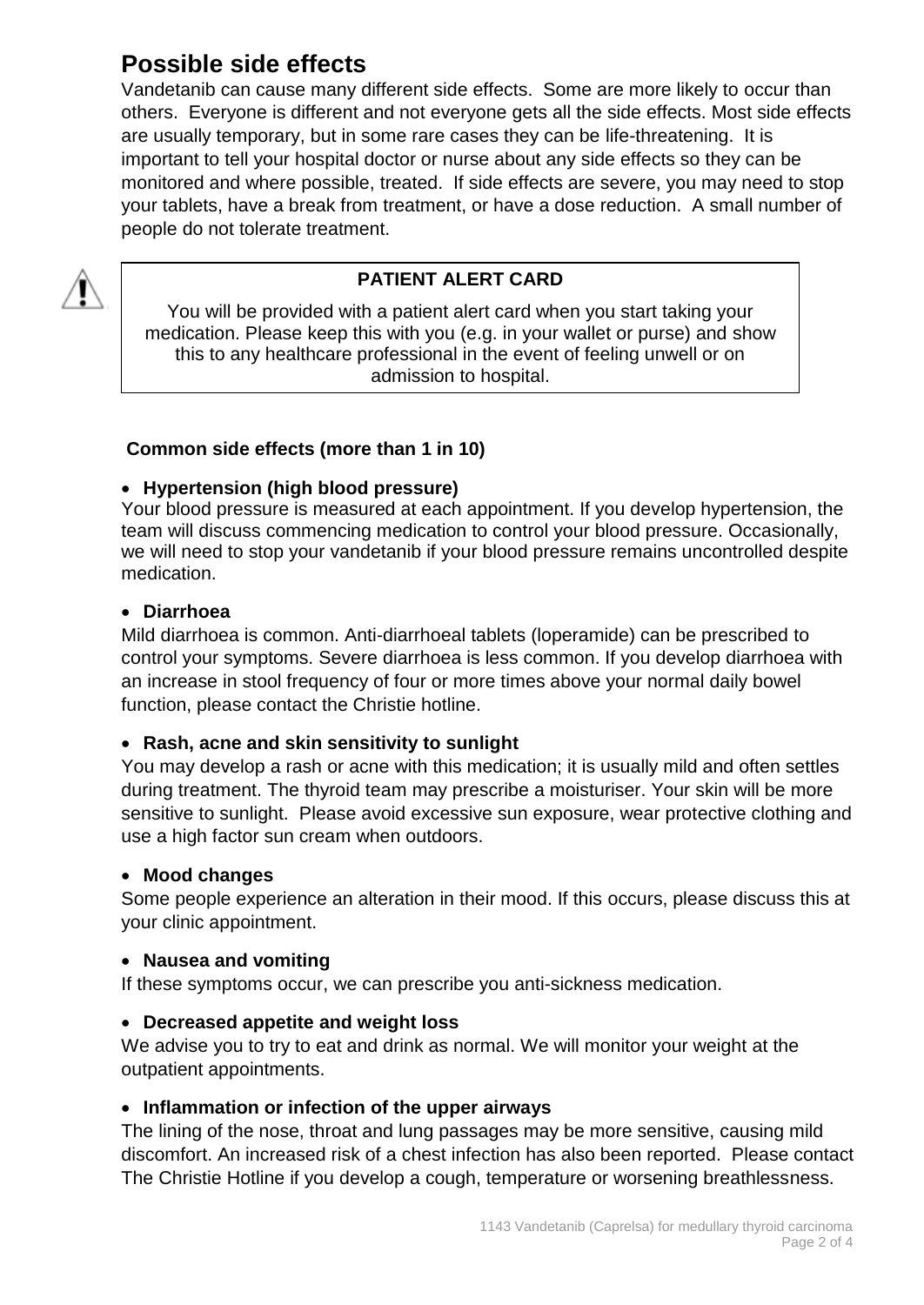## **Eye disorders**

Some patients report altered vision e.g. seeing flashing lights or halos, irritation or discomfort. If you experience any of these, please contact the Christie Hotline.

# **Urinary symptoms**

A feeling of an irritated bladder, a need to pass urine frequently or urgently can occur. Please drink plenty; we may request a urine sample to exclude infection.

# **Tiredness**

Vandetanib may make you feel tired and lacking in energy, but it should not affect your daily routine. Try to take rest and get help with household chores. If necessary, take time off work. Gentle exercise such as walking can be beneficial.



# **Less common side effects (less than 1 in 10)**

# **Irregular heart rhythms (arrhythmias)**

Vandetanib may cause an irregular heart rhythm. We will perform a heart tracing before you begin taking your medication and we will repeat this at every clinic appointment. If you experience any palpitations, chest pain, fainting or profound dizziness please seek urgent medical attention. Please stop taking your tablets until a doctor has reviewed you.

# **Chest pain or stroke**

A small number of patients receiving vandetanib may experience chest pain (angina) or, rarely, have a heart attack. Other complications such as a stroke or mini-stroke can also happen but are rare. If you develop chest pain or sudden onset of neurological symptoms such as headaches, disturbances in your vision, confusion or seizures, you should seek emergency medical attention.



# **Rare side effects (less than 1 in 100)**

# **Increased risk of serious infection**

You are vulnerable to infection while you are having this treatment. Minor infections can become life-threatening in a matter of hours if left untreated. Symptoms of infection include fever, shivering, sweats, sore throat, diarrhoea, discomfort when you pass urine, cough or breathlessness. We recommend that you use a digital thermometer so you can check your temperature. You can buy one from your local chemist.

### **If you feel unwell, if you have symptoms of an infection or if your temperature is 37.5ºC or above or below 36ºC contact The Christie Hotline straight away**.

### **Bowel perforation**

Very rarely, vandetanib can cause a small hole (perforation) in your bowel. If you experience severe abdominal pain, vomiting blood or passing dark (black) stools then please seek emergency medical attention.

### **Stevens-Johnson syndrome**

This is a very rare. It is a severe reaction to your medication causing ulcers, blistering and peeling of the skin and surfaces of the eyes, mouth and throat. It may be associated with a cough which produces a thick sputum, headache and joint pain. If you experience this you should contact the Christie Hotline or seek emergency medical care.